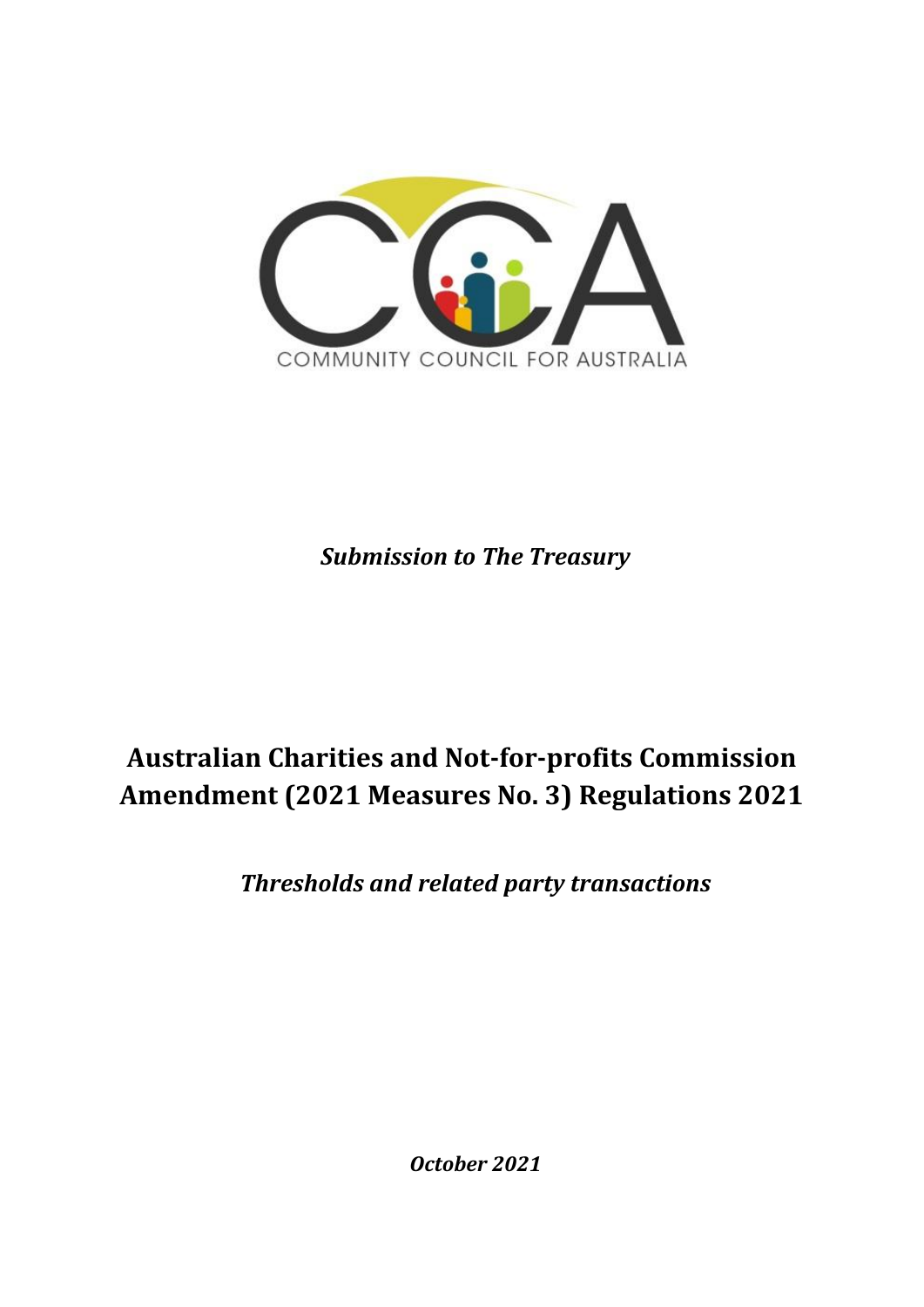## **Introduction**

This brief submission outlines key areas of opportunity and concern for the Community Council for Australia (CCA) in relation to the proposed new thresholds for charities and proposed related party transaction requirements.

CCA welcomes the opportunity to engage with The Treasury on this important issue.

CCA has also consulted with our members (see listing in Appendix 1) in framing this submission, however, it is important to note that this submission does not override the policy positions outlined in any individual submissions from CCA members.

In general terms, CCA is supportive of the proposed changes, but with the proviso that unintended consequences, including more onerous reporting and potentially restricting in-kind and at cost support to charities, are factored into the implementation of the proposed measures.

The content of this submission includes a brief background to CCA and the current context for the broader charities and not-for-profit (NFP) sector. Following this context setting, this submission outlines some of the key issues relating to the proposed new thresholds, the related party transaction requirements, and a conclusion.

CCA welcomes this opportunity to provide input into this Treasury consultation and look forward to ongoing discussions about how these measures can be introduced without negatively impacting the charities sector.

# **The Community Council for Australia**

The Community Council for Australia is an independent non-political member-based organisation dedicated to building flourishing communities by enhancing the extraordinary work undertaken by the charities and not-for-profit sector in Australia. CCA seeks to change the way governments, communities and NFP organisations relate to one another. It does so by providing a national voice and facilitation for sector leaders to act on common and shared issues affecting the contribution, performance and viability of NFPs in Australia. This includes:

- promoting the values of the sector and the need for reform
- influencing and shaping relevant policy agendas
- improving the way people invest in the sector
- measuring and reporting success in a way that clearly articulates value
- building collaboration and sector efficiency
- informing, educating, and assisting organisations in the sector to deal with change and build sustainable futures
- providing a catalyst and mechanism for the sector to work in partnership with government, business and the broader Australian community to achieve positive change.

Our success will drive a more sustainable and effective charities and not-for-profit sector in Australia making an increased contribution to the well-being and resilience of all our communities.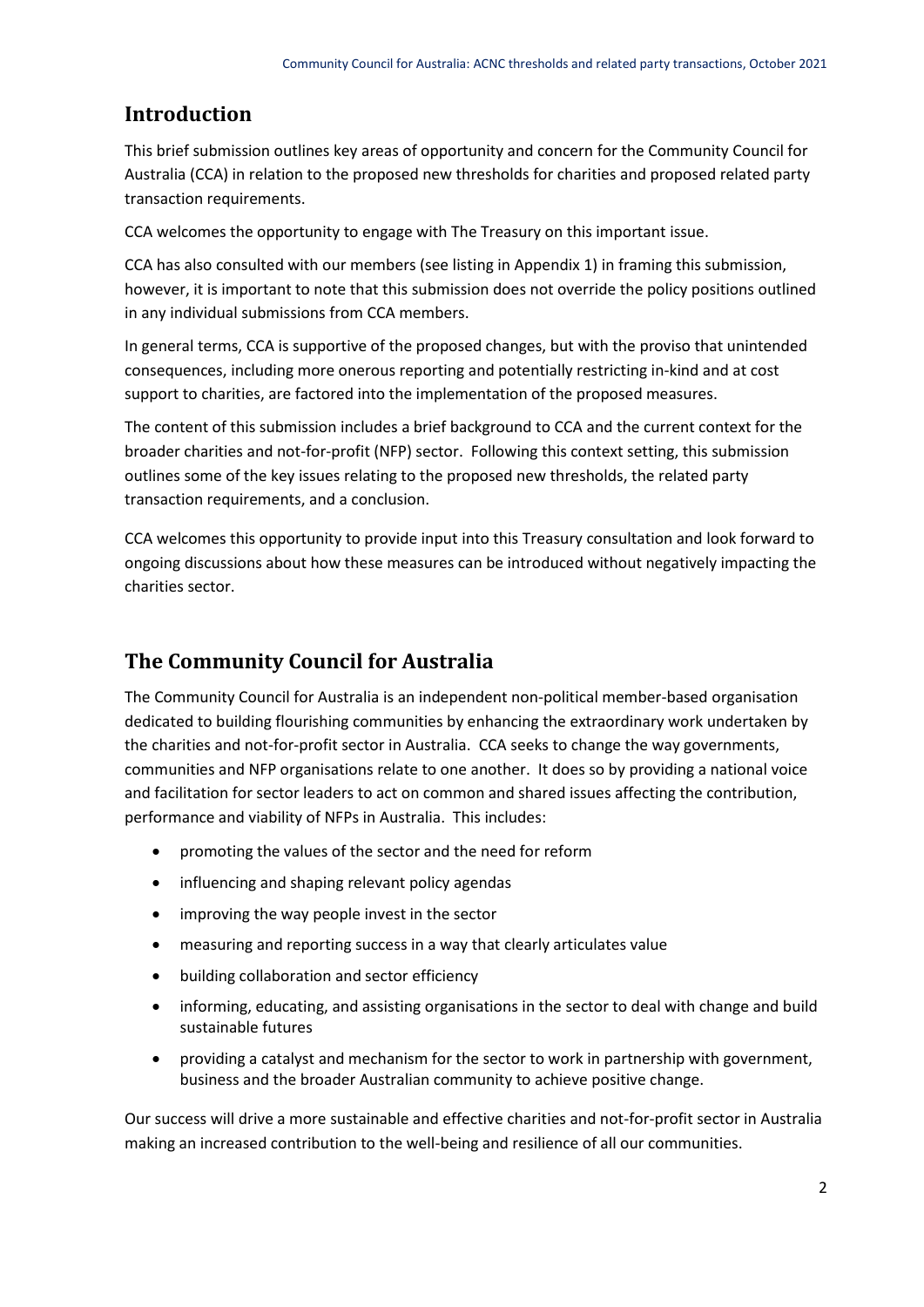# **Background: Current state of the charities and not-for-profit sector**

COVID-19 highlighted the critical role played by charities and Not-for-profits (NFPs) in Australia. The government acknowledged this role in extending a modified form of JobKeeper payments to charities as well as supporting increased giving during the pandemic. These measures have been important to many charities, but 2021 continues to be challenging for the charities and NFP sector.

While the history of the NFP sector is framed by growth and reform, the current situation is that many charities are struggling to survive. Research conducted by the Centre for Social Impact (CSI) and Social Ventures Australia suggests around 30% of all charities are now facing serious questions about ongoing viability. CSI's latest survey of the for-purpose sector [\( Pulse of the For-Purpose](https://www.csi.edu.au/research/project/pulse-of-the-for-purpose-sector/)  [Sector | CSI](https://www.csi.edu.au/research/project/pulse-of-the-for-purpose-sector/) ) found that while 8 in 10 organisations had increased demand, 77% of organisations agreed or strongly agreed that the recent events have put considerable strain on their organisation's finances, 85% reported a reduction in revenue even with JobKeeper, and 52% were worried about their ability to continue to provide services in the current environment.

Some charities have had to hibernate programs and services in the hope of being able to re-establish their income streams in the coming years. For many charities, COVID-19 has meant increased costs, a decline in revenue, reduced access to volunteers, and increased demand for community-based services. While generalisations across all charities are very difficult within the COVID-19 context, the one certainty is that COVID-19 will have a negative impact on thousands of charities and thousands of workers within the charities sector.

The charities and NFP sector encompass over 600,000 organisations - from large to very small. Australia's 55,000+ charities employ over 1.38 million staff (around 11% of all employees in Australia), collectively turn over more than \$166 billion each year and hold around \$350 billion in assets.

These facts tell only a small part of the story. The real value of the charities sector is often in the unmeasured contribution to Australian quality of life. Charities are at the heart of our communities, building connection, nurturing spiritual and cultural expression, and enhancing the productivity of all Australians. Collectively, they make us a more resilient society.

In Australia there have been various initiatives seeking to: promote social enterprise; reduce compliance costs for NFPs; encourage a diversification of financing options to build a more sustainable funding base; streamline and refine the regulation of NFPs and charities; establish less bureaucratic reporting requirements while building community transparency; increase philanthropy; promote impact investing; and increase sector performance measurement. CCA supports all these activities.

The establishment of the ACNC has proved to be a positive step towards red tape reductions, increased transparency, and trust in the community by prospective volunteers and donors. But there is still a lot of work to do in streamlining and improving the regulation of charities in Australia.

CCA believe the measures proposed provide an opportunity to enhance current regulations, but there are concerns that inappropriate implementation may lead to increased red tape and a reduction in support for charities.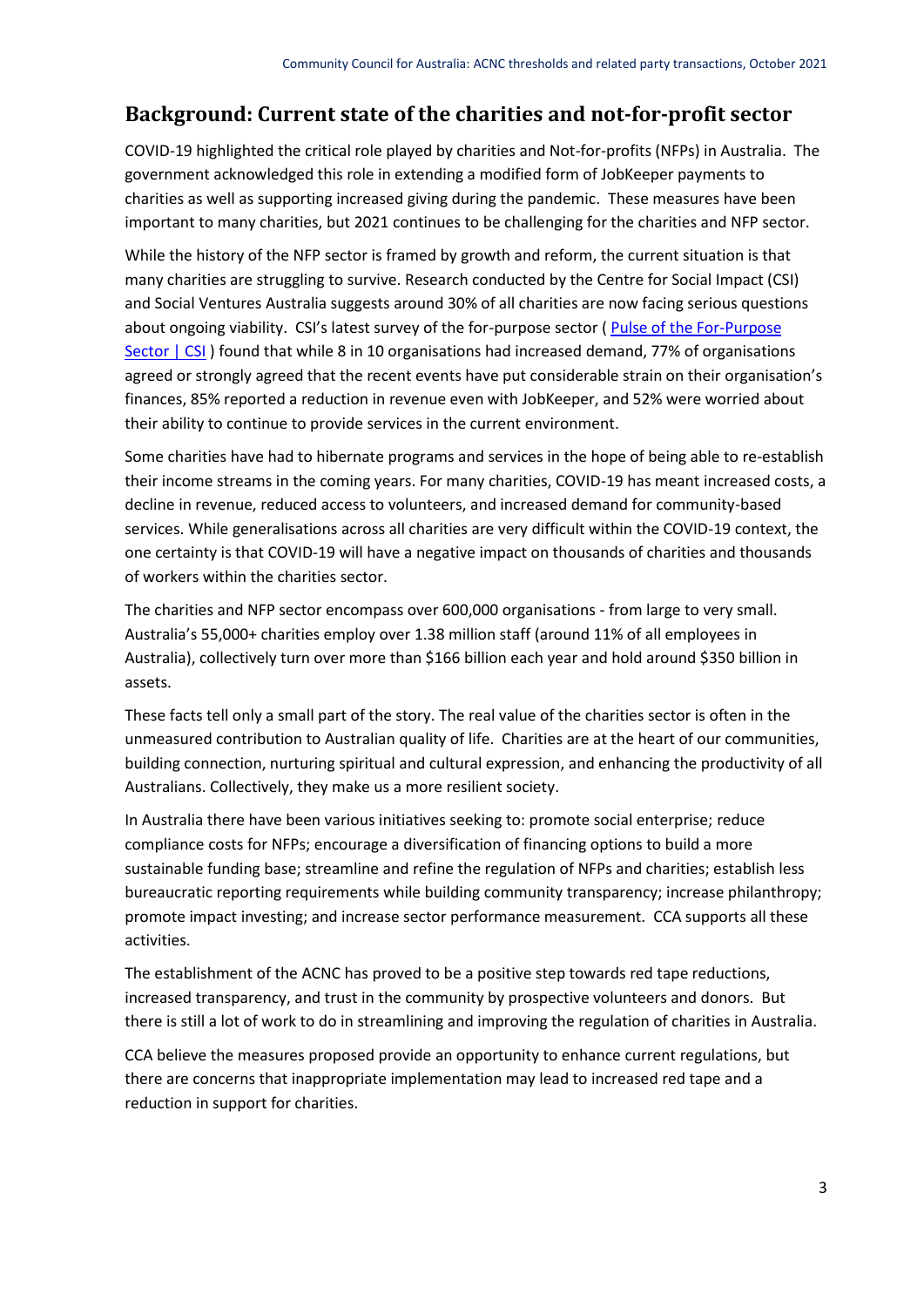# **CCA response to the proposed new regulations outlined in** *Exposure Draft: Australian Charities and Not*‑*for*‑*profits Commission Amendment (2021 Measures No. 3) Regulations 2021*

#### **Introduction**

CCA in general support the measures outlined in the proposed new regulations, but with some concerns about unintended negative consequences that may create multiple reporting requirements and reduce the level of support available to charities.

### **CCA is a supporter of increasing reporting thresholds for charities as outlined in the proposed regulations.**

| Type of registered entity   | Old threshold limit<br>in the Act | New threshold in<br>the Regulations |
|-----------------------------|-----------------------------------|-------------------------------------|
| Small registered entity     | less than \$250,000               | Less than \$500,000                 |
| Medium registered<br>entity | \$250,000 to less<br>than \$1m    | \$500,000 to less<br>than \$3m      |
| Large registered entity     | \$1m or more                      | \$3m or more                        |

CCA believe the above new thresholds will reduce reporting requirements for many charities and better reflect the actual nature of charities across Australia. This is especially true when applied to the levels of disclosure and financial reporting required by the Australian Charities and Not-for-profits Commission (ACNC).

#### **Concerns with increased thresholds**

CCA is concerned that the proposed new thresholds might create additional reporting requirements if they are adopted by the ACNC, but not adopted by State and Territory regulators, government departments, and other regulators – some of whom may still apply the previous ACNC definition of small, medium and large charities.

Having separate definitions of small, medium and large charities across multiple authorities and regulators makes the task of complying with regulations more difficult. A charity that might be classified as small by the ACNC under the proposed new thresholds might be classified as medium by other authorities triggering higher levels of reporting and accountability.

CCA supports reducing the reporting requirements, especially for small charities, but would strongly encourage the ACNC to work pro-actively with all jurisdictions, major government departments, and other regulatory bodies to ensure the classifications they apply to charities are also applied by other regulators.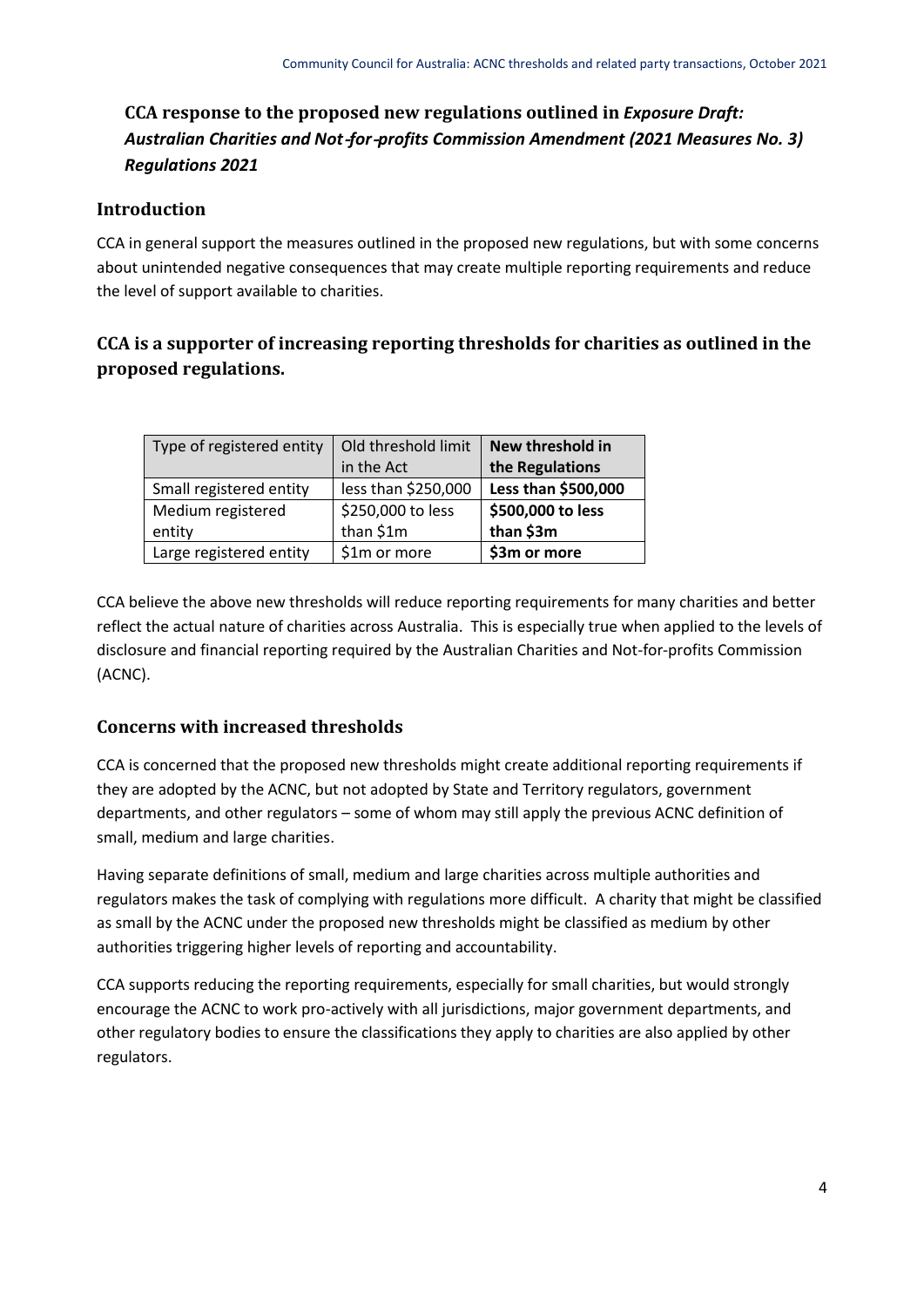### **CCA response to the proposed regulations relating to Recommendation 14 requiring:** *all registered charities to disclose related party transactions, with small registered charities to make a simplified disclosure involving a brief description of related party transactions.*

It is important to note that: *Medium and large entities preparing general purpose annual financial reports are already making the necessary disclosures of related party transactions.* and *The Commissioner of the Australian Charities and Not-for-profits Commission is separately proposing that small registered entities disclose a number of related party transactions as part of their annual information statements.*

# **CCA is supportive of this recommendation, but with the proviso that a level of materiality be established to trigger such disclosure.**

Accounting for charitable expenditure should always be transparent. Members of the charity and the communities served should know how the resources of the charity are being applied. It is clearly in the interests of all involved that where a significant related party transaction occurs within a charity, the transaction should be transparent and accountable.

It would be difficult to argue that a charity making some form of significant payment to a related party – board member, family member of an executive, company of an executive – should be able to do so without any public disclosure of both the payment and the relationship.

In the vast majority of cases, a related party transaction within a charity is likely to be a legitimate expenditure for services provided, often below market rates, by someone who is supportive of the charity. This might be someone who offers their skills at a lower than commercial rate to fix a computer system, repair a building, provide catering, or service a car. These typical 'at cost' type arrangements that involve a level of 'in-kind' donation are to be encouraged. They can be critical to charities in managing tight budgets.

Generally, even smaller charities declare their related party transactions as part of their financial reporting, but it is right that there may be concerns when payments to related parties are made above market rates, or are made for services that are not specified.

# **CCA concerns – the question of materiality**

If a small sporting charity has their lawns and playing fields mowed by a local farmer who is the spouse of a volunteer Board Director and who uses his own equipment but charges the charity the equivalent of petrol money, should the charity have to declare a related party transaction?

CCA is concerned that if small charities are to be required to declare related party transactions, the trigger for such reporting needs to be set at a level that does not discourage 'in-kind' and 'at cost' type contributions to the work of smaller charities.

To this end, CCA would propose that the ACNC Commissioner introduce a threshold for related party transactions that is above \$10,000 total payments or their equivalent in benefit to a related party in a given financial year. Below this threshold, smaller charities should not have to separately report these transactions to the ACNC.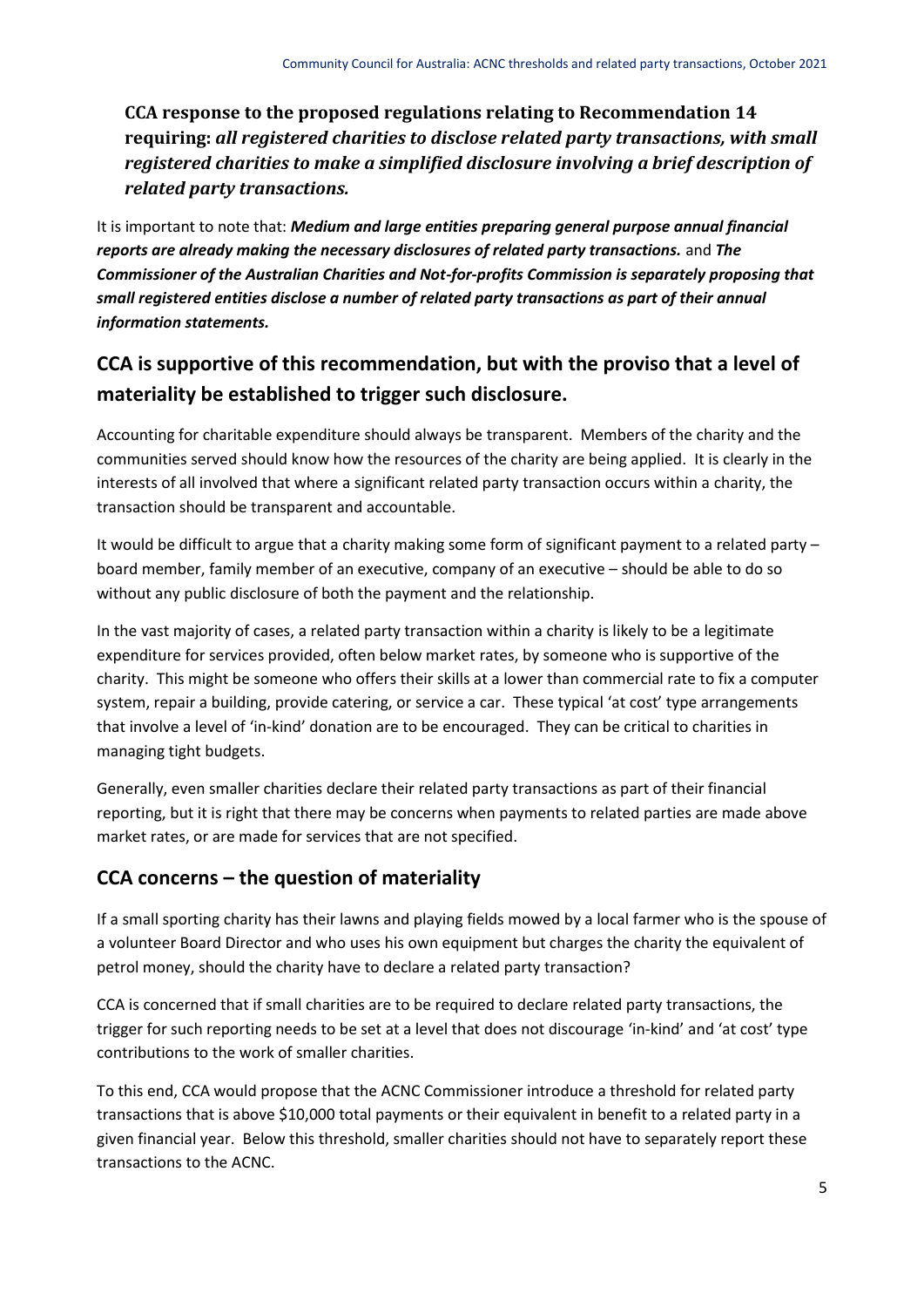**CCA response to the reporting of senior management remuneration:** *the Regulations also provide an exemption for some charities from the requirement to disclose, as part of their related party transactions, aggregate remuneration paid to responsible persons and senior executives. This exemption will apply to medium registered charities, and large charities with only one remunerated key management person. (Senior executives and responsible persons are referred to as key management personnel in accounting terms.) This requirement balances increased transparency with the privacy of individuals.*

**CCA supports the proposed changes to the exemptions for charities relating to disclosure of remuneration and the proposed amendment for charities with only one senior management employee to be able to not identify their annual remuneration.**

# **Conclusion**

CCA has always supported the ACNC and its role in promoting transparency and accountability for Australian charities.

There is no doubt, as the ACNC review panel found in 2018, the current thresholds for classification of charities need to be increased and the requirements of disclosure for related party transactions needs to be clearer than relying on accountancy standards and governance principles.

CCA has been supportive of the ACNC review panel recommendations 12, 14 and 15, but always with a view to streamline and clarify reporting requirements rather than make them more onerous and difficult to comply with.

CCA is therefore generally supportive of the proposed regulatory changes to thresholds, but would like to see clear statements from the ACNC and governments advocating for the new charity classification thresholds to be applied across all regulators including jurisdictional governments and major government departments.

CCA is also supportive of the various disclosure changes to reporting of related party transactions, but would like to see a clear definition of materiality to avoid smaller charities feeling as though they need to closely monitor and report all 'in-kind' or 'at cost' donations involving any level of payment or benefit provided from the charity to a related party. CCA has proposed the test for materiality be set at a minimum of \$10,000 in any financial year.

The goal of streamlining charitable reporting while increasing transparency is to be commended and CCA looks forward to further engagement in this area. Charities are still having to deal with many areas of duplicated reporting and onerous requirements created by a lack of consistency across regulatory bodies and the misguided notion that increasing reporting requirements for charities is an acceptable or costfree way to lower the levels of risk.

CCA hopes the measures outlined in the proposed new regulations are just the start of a long overdue compliance reform process.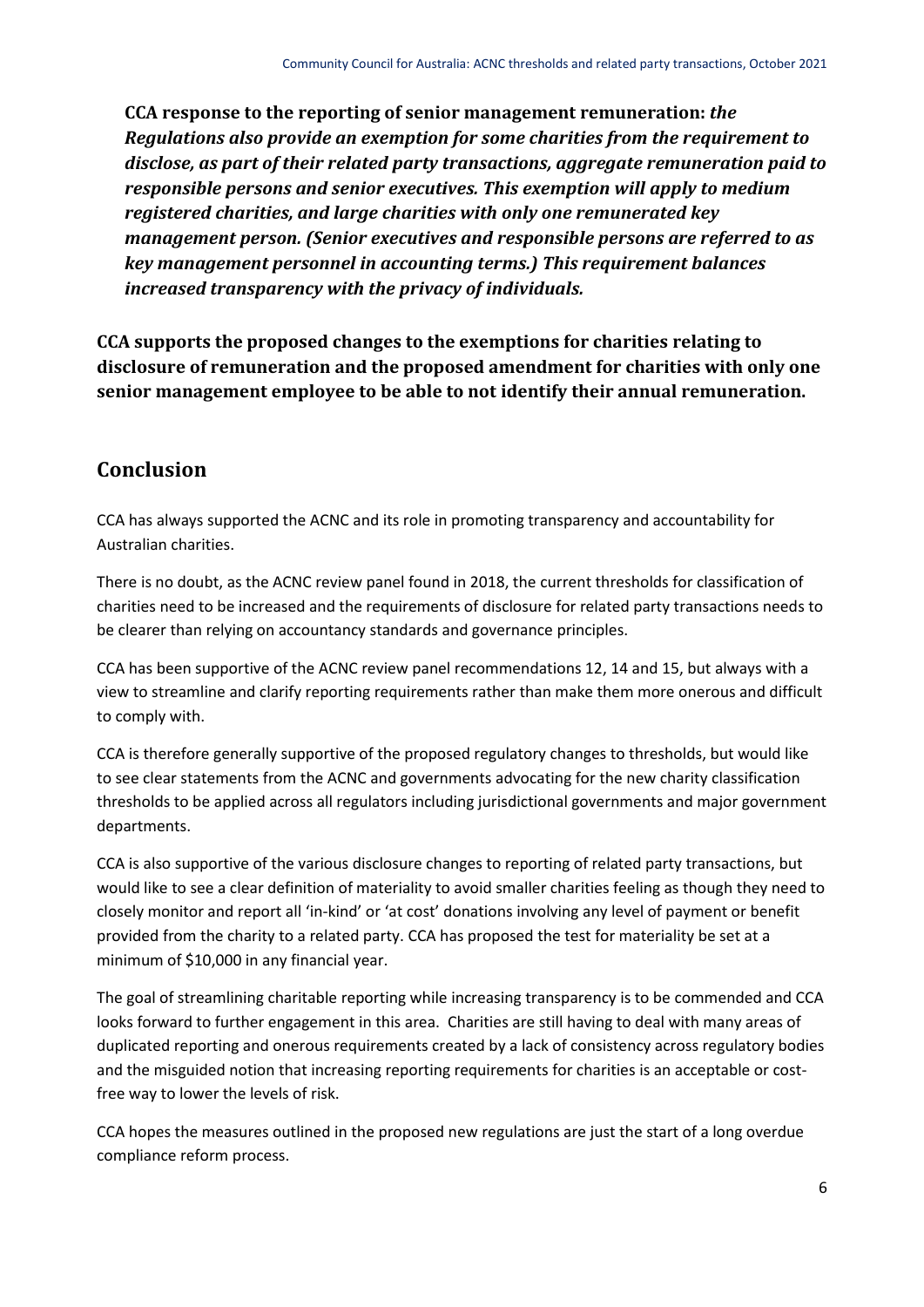# **Current Membership – Community Council for Australia** *Appendix 1*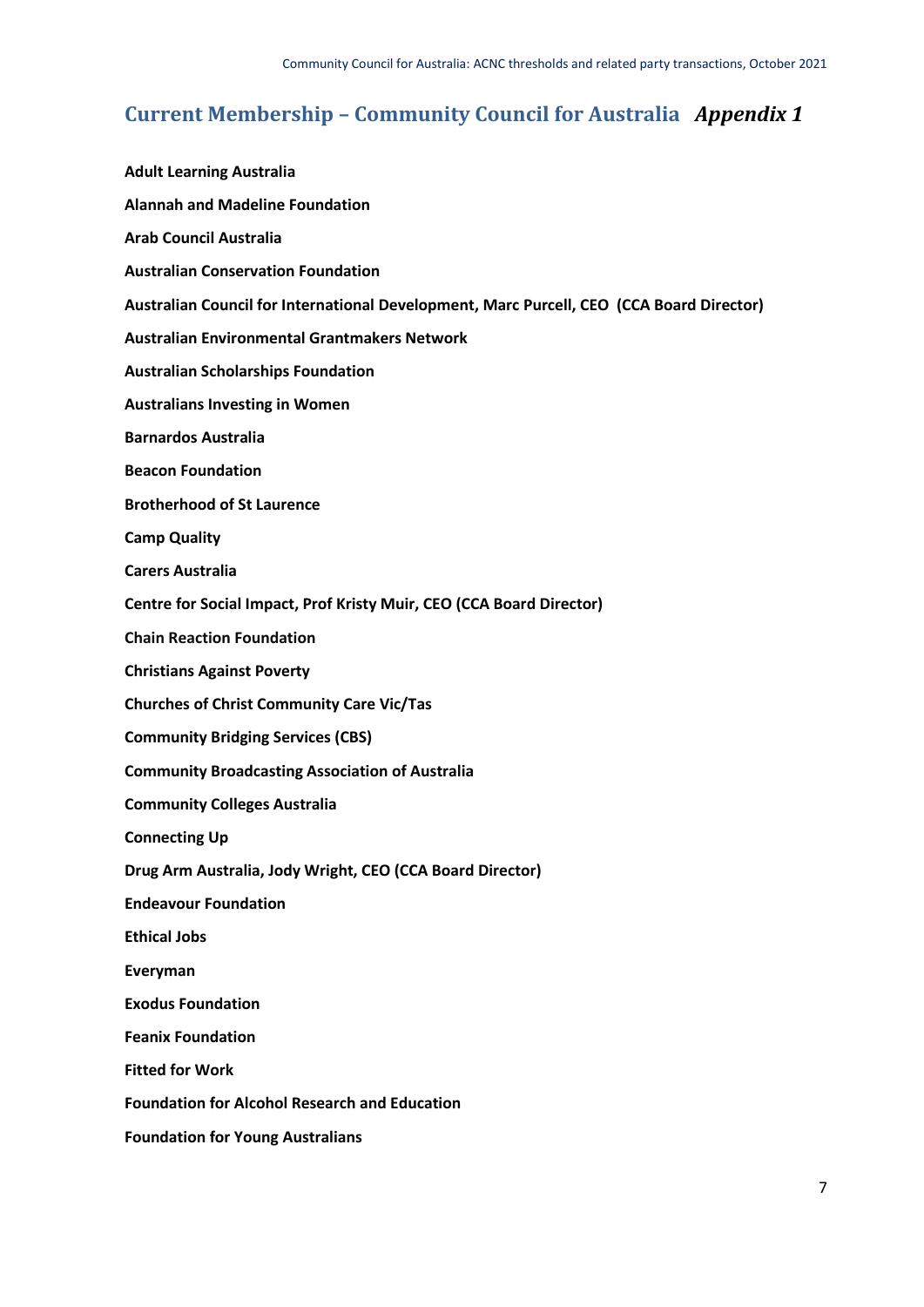**Fragile X Association of Australia Good Samaritan Foundation Good2Give Hammondcare Hillsong Church, George Aghajanian, CEO (CCA Board Director) InfoXchange Justice Connect Kilfinan Australia Learning Links Life Without Barriers, Claire Robbs, CEO (CCA Board Director) Lock the Gate McGrath Foundation Menslink Mission Australia Missions Interlink Non Profit Alliance Our Community OzHarvest Painaustralia Philanthropy Australia Pro Bono Australia Queensland Water & Land Carers Relationships Australia NSW Ronald McDonald House Charities RSPCA Australia, Richard Mussell, CEO (CCA Board Director) Saba Rose Button Foundation SANE SARRAH Save the Children, Paul Ronalds, CEO (CCA Board Director) Settlement Services International Smith Family Social Ventures Australia, Suzie Riddell, CEO (CCA Board Director)**